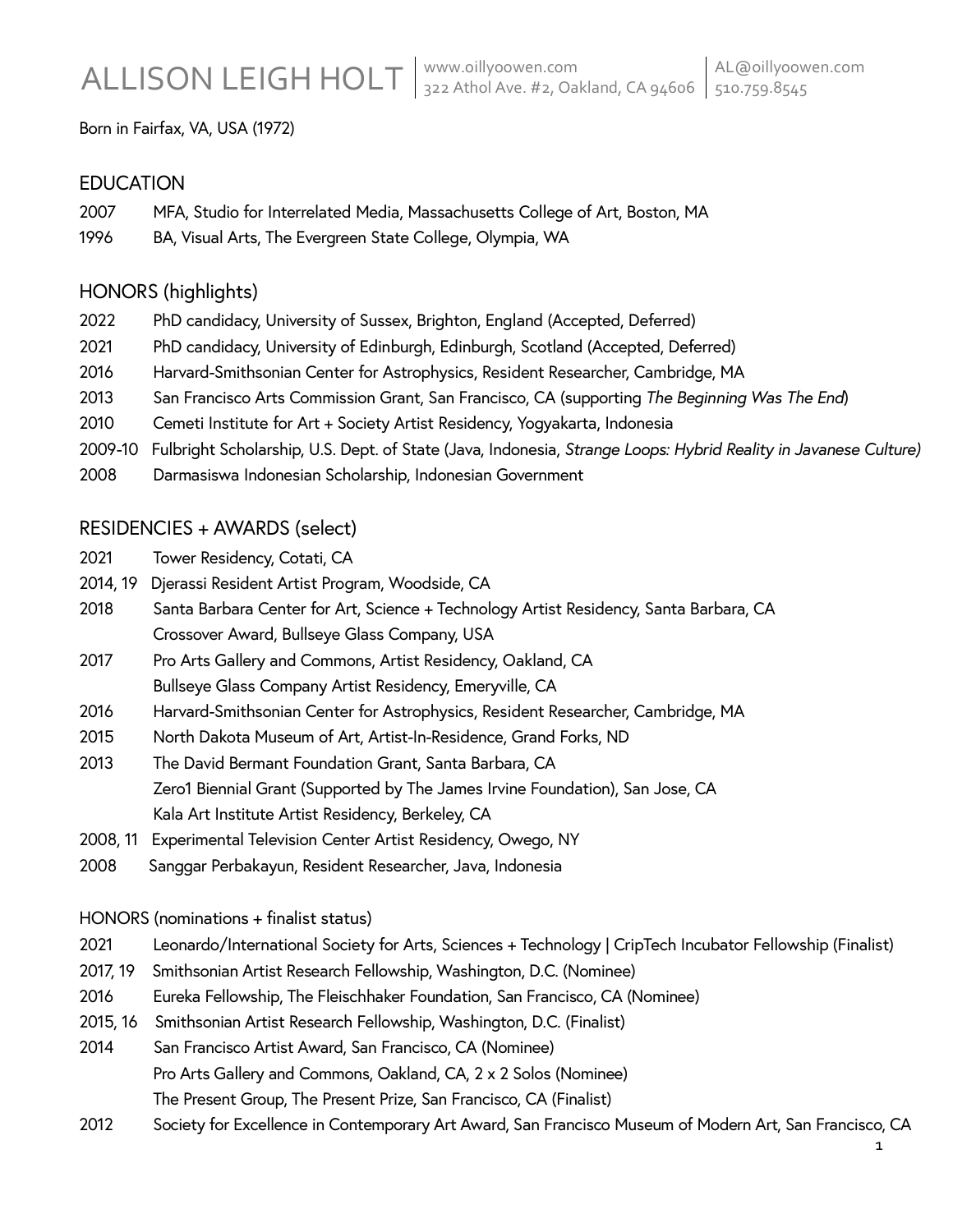# SOLO + TWO PERSON EXHIBITIONS

| 2023 | Hancock College, Santa Maria, CA, Curator: John Hood, Speculative Devices                                   |  |  |
|------|-------------------------------------------------------------------------------------------------------------|--|--|
| 2020 | Shapeshifters Cinema, Oakland, CA, Disintegrating Fortune (TBA)                                             |  |  |
| 2018 | Santa Barbara Center for Art, Science + Technology, Santa Barbara, CA, A Living Model Of Hyperbolic Space   |  |  |
|      | Denise Montell Laboratory, UC Santa Barbara, Santa Barbara, CA, Lens No. 2 (Permanent Installation)         |  |  |
|      | Denise Montell Laboratory, UC Santa Barbara, Santa Barbara, CA, Three Feet Above Earth (Commission)         |  |  |
| 2017 | Pro Arts Gallery, Oakland, CA, Curator: Natalia Mount, The Beginning Was The End   New Work (Commission)    |  |  |
|      | Shapeshifters Cinema, Oakland, CA, Neurodivergent Media                                                     |  |  |
| 2016 | North Dakota Museum of Art, Grand Forks, ND, Curator: Laurel Reuter, The Glass System                       |  |  |
|      | Gray Area Foundation for Art + Technology, San Francisco, CA, Curator: Matt Fisher, Resonant Frequencies    |  |  |
|      | (w/Kadet Kuhne)                                                                                             |  |  |
| 2014 | Shapeshifters Cinema, Oakland, CA, Treasures of Big House (w/Scott Stark)                                   |  |  |
|      | Other Cinema, San Francisco, CA, Curator: Craig Baldwin, Mutable Commute (w/Scott Stark)                    |  |  |
| 2013 | Institute for Computational Mathematics + Engineering, Curator: Margot Gerritson, PhD, Stanford University, |  |  |
|      | Palo, Alto, CA, Strange Loops                                                                               |  |  |
|      | Other Cinema, San Francisco, CA, Curator: Craig Baldwin, Signal Mountain (w/Jim Haynes)                     |  |  |
| 2010 | Cemeti Institute for Art + Society, Yogyakarta, Indonesia, The Beginning Was The End (Fulbright Research)   |  |  |

- 2007 Steven D. Paine Gallery, Boston, MA, *Anamnesis*
- 2006 Axiom Gallery for New + Experimental Media, Cambridge, MA, Curator: Heidi Kayser, *A Means of Illumination*
- 1997 Arrowspace, Olympia, WA, *Last Chance Ranch* (w/Kevin Woida)
- 1996 Olympia Film Festival, (locations citywide), Olympia, WA, (Juried) *Let Yourself Go…*

# GROUP EXHIBITIONS, PERFORMANCES & SCREENINGS (select)

- 2024 Getty | Pacific Standard Time: Art x Science x LA, Beall Center for Art + Technology, UC Irvine, Irvine, CA. Curator: David Familian, *Future Tense: Art, Complexity, and Predictability*
- 2022 Gray Area Foundation for Art + Technology, Recombinant Media Labs Cinechamber, San Francisco, CA, Curator: Naut Humon, *DIMMER* (w/Thomas Dimuzio)
- 2021-22 The Ford Foundation Gallery, NewYork, NY, Curators: Ann M. Fox, Jessica Cooley, *Indisposable: Structures of Support After the ADA*
- 2020 The Glass Factory, Boda Glasbruk, Sweden, Curator: Ed Kirshner, *Upplyst Glas | Enlightened Glass* (TABLED) San Francisco Queer Nightlife Fund, Twitch Broadcast, *Quaran-Tea* (w/Kit Young, Scott Moore) SOMArts Gallery, San Francisco, CA, Curators: Vanessa Chang, Lindsey Dolitch-Felt, *Recoding CripTech* Elastic Arts, Chicago, IL, *Denial* (w/Kit Young)
- 2019 Art Ark, San Jose, CA, Curator: Keith Evans, *Ambient Dew Point* MilkBar Multimedia Salon #47, Richmond, CA, Curator: Ian Winters, *Autopoiesis*
- 2018-19 *Emerge* / *Evolve 2018*, Bullseye Glass Company, Juried Exhibition, Traveled Chrysler Museum of Art, Norfolk, VA Bellevue Arts Museum, Bellevue, WA Bullseye Glass Company Gallery, Emeryville, CA Bullseye Projects, Portland, OR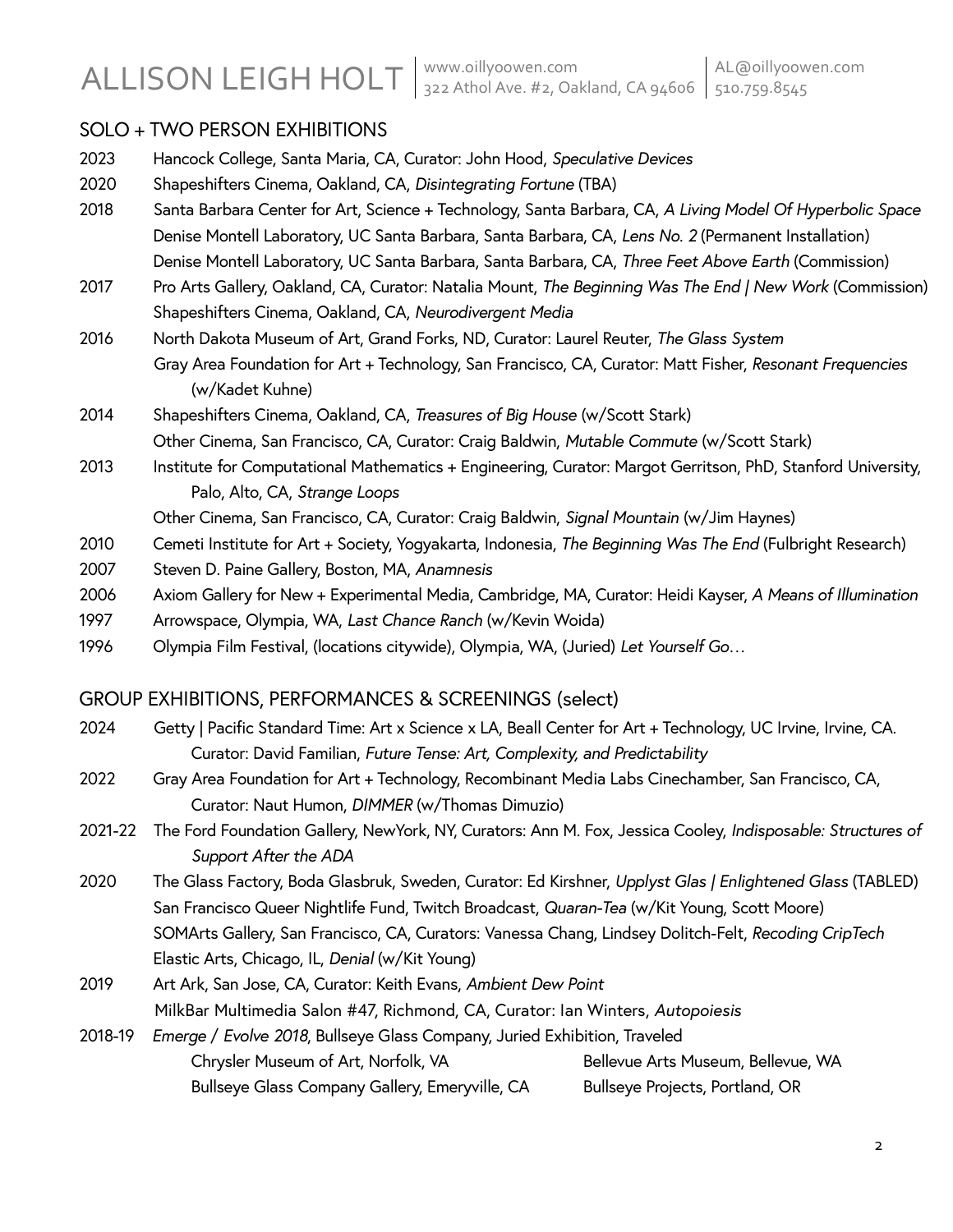| 2018 | Autopoiesis, Live-Scored Film included in Technicolor Grey Zone (w/Thollem McDonas), Traveled             |                                      |  |
|------|-----------------------------------------------------------------------------------------------------------|--------------------------------------|--|
|      | The Ice Box, Philadelphia, PA                                                                             | Yellowstone Art Museum, Billings, MT |  |
|      | Erie Art Museum, Eerie, PA                                                                                |                                      |  |
|      | Boston Center for the Arts, Boston, MA, Interstellar Sanctuary                                            |                                      |  |
|      | Fort Mason Center, San Francisco, CA, Curator: Justin Hoover, The Channel of Democracy:                   |                                      |  |
|      | Womanhood, Power and Freedom in Video Art                                                                 |                                      |  |
|      | Pence Gallery, Davis, CA, (Juried) The Consilience of Art and Science                                     |                                      |  |
|      | Museum of Human Achievement, Experimental Response Cinema, Austin, TX, TR*MP TH*S!                        |                                      |  |
|      | Gray Area Art + Technology, UNSEEN, San Francisco, CA, Curator: Matt Fisher, Tactus Tempus                |                                      |  |
| 2017 | MilkBar Multimedia Salon #43, Richmond, CA, Hypercubes                                                    |                                      |  |
|      | The Uptown, Oakland, CA, West Coast Women's Darkwave Festival (w/Voodoo Dolly)                            |                                      |  |
|      | Land And Sea, Oakland, CA, Balsams Release (w/Chuck Johnson)                                              |                                      |  |
|      | Shapeshifters Cinema, Oakland, CA, FIRED! 100 Days Action                                                 |                                      |  |
| 2016 | Peephole Cinema, San Francisco, CA, Curator: Victoria Scott, Surface Tension                              |                                      |  |
| 2015 | CROSSROADS Film Festival, San Francisco, CA, Curator: Steve Polta, Resonant Frequencies (w/Kadet Kuhne)   |                                      |  |
|      | Root Division, San Francisco, CA, Curator: Hanna Regev, Living With Endangered Languages                  |                                      |  |
|      | Exploded View, Tuscon, AZ, Deseo Desarollo (w/Steev Hise)                                                 |                                      |  |
| 2014 | Anthology Film Archives, New York, NY, Scott Stark: More Than One Way To Find Out (w/Scott Stark)         |                                      |  |
|      | New Media Art + Sound Summit, Austin, TX, Treasures of Big House (w/Scott Stark)                          |                                      |  |
|      | Milwaukee Underground Film Festival, Milwaukee, WI, Nocturnal Symmetries (w/Scott Stark)                  |                                      |  |
|      | Nightingale Cinema, Chicago, IL, Nocturnal Symmetries (w/Scott Stark)                                     |                                      |  |
|      | CROSSROADS Film Festival, San Francisco, CA, Curator: Steve Polta, Nocturnal Symmetries (w/Scott Stark)   |                                      |  |
| 2013 | Mana Contemporary, ACRE TV, Chicago, IL, Curator: Kera MacKenzie, Test Patterns                           |                                      |  |
|      | Headlands Center for the Arts, Sausalito, CA, Curator: John Jota Leaños, Translocura                      |                                      |  |
|      | Cemeti Institute for Art + Society, Yogyakarta, Indonesia, Curator: Mella Jaarsma, One Night Stand        |                                      |  |
|      | Glitch Gallery, Boston, MA, Curator: Zebbler Berdofsky, Light + Sculpture: Elemental Affair               |                                      |  |
|      | SOMArts, San Francisco, CA, Curator: Justin Hoover, Electronic Pacific                                    |                                      |  |
|      | SOMArts, San Francisco, CA, Curator: Justin Hoover, Night Light                                           |                                      |  |
| 2012 | Zero1 Biennial, Zero1 Arts + Technology Network, San Jose, CA, Curator: Lily Alexander, (e)MERGE          |                                      |  |
|      | Kala Art Institute Gallery, Berkeley, CA, Curator: Kevin Chen, Keeping Time                               |                                      |  |
|      | Los Medanos College, Pittsburg, CA, Convergence   Divergence                                              |                                      |  |
| 2011 | SFMOMA, Activating The Medium Festival XIV, San Francisco, CA, Signal Mountain (w/Jim Haynes)             |                                      |  |
|      | cellsbutton#05: Yogyakarta International Media Art Festival, Yogyakarta, Indonesia, Experiment Series     |                                      |  |
| 2010 | Storyline Transports: Shadow + Light Festival (Multiple locations), Chicago, IL, Experiment Series        |                                      |  |
|      | cellsbutton#04: Yogyakarta Int'l Media Art Festival, Yogya, Indonesia, Curator: Venzha Christ, Hypercubes |                                      |  |
|      | Pusat Kegiatan Belajar Masyarakat, Sukoharjo, Indonesia, Bulan Sura Festifal Lampion                      |                                      |  |
|      | Boston CyberArts Festival   Dead/Live Video Fest, Boston, MA, Curator: Zebbler Berdofsky, Palidrome       |                                      |  |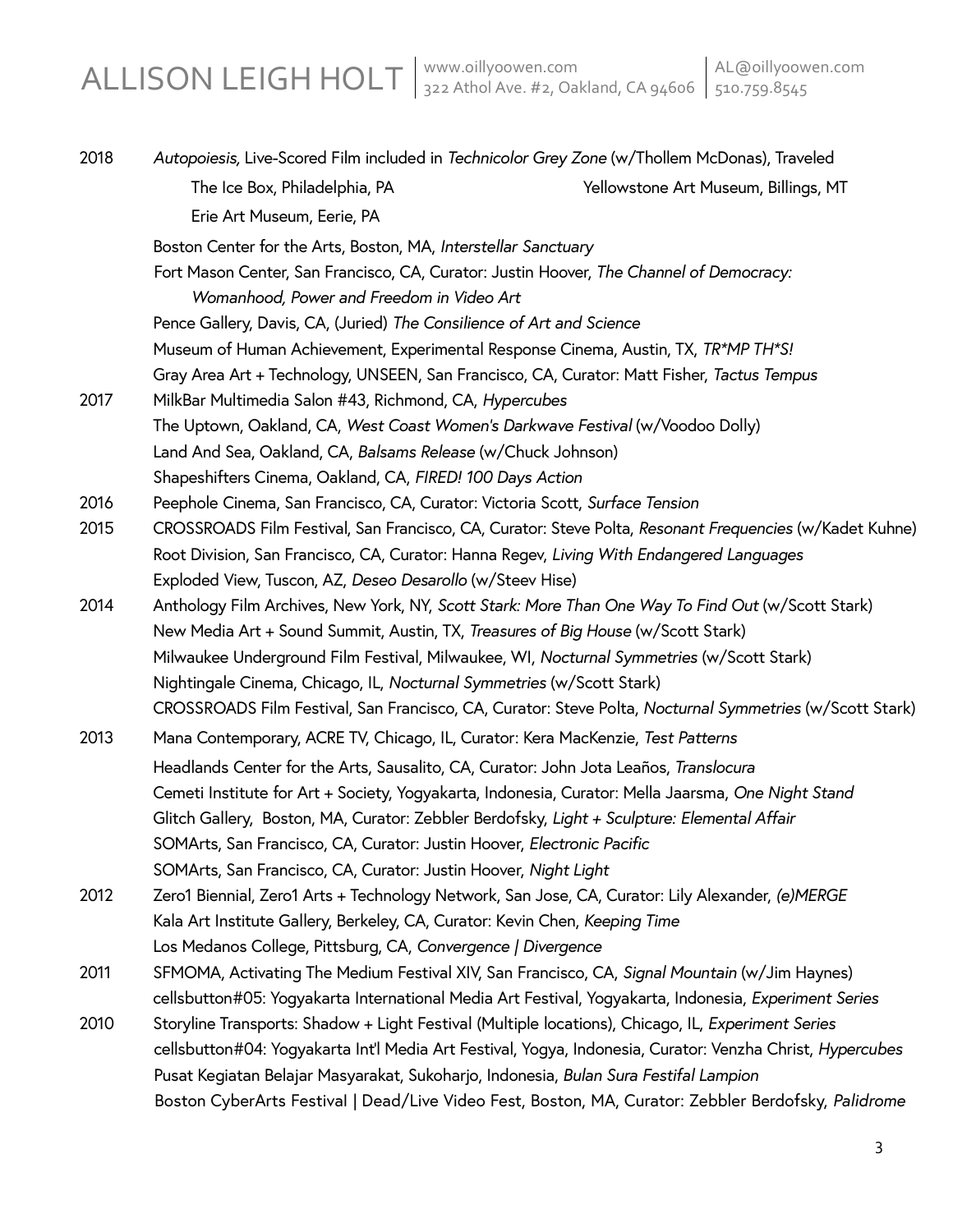# ALLISON LEIGH HOLT 322 Athol Ave. #2, Oakland, CA 94606 510.759.8545

- 2008 Urban Screens Conference, Melbourne, Australia, Upgrade! International, *Our Friends Are Electric* Howard Yezerski Gallery, Boston, MA, Curators: George Fifield, Phaedra Shanbaum, *Inside The Box*
- 2007 Boston Convention Center, Boston, MA, Curator: George Fifield, *Summer Solstice Celebration* Studio Soto, Boston, MA, Upgrade! Boston

## **COLLECTIONS**

Denise Montell Laboratory, Neuroscience Research Institute, UC Santa Barbara, Santa Barbara, CA Private Collections

# PANELS, CONFERENCES + LECTURES

2022 The Mind and Life Institute, streaming online, Summer Research Institute: Othering, Belonging, and Becoming, (plenary faculty; screening: *Stitching the Future with Clues*) 2021 Shapeshifters Cinema, Oakland, CA (Workshop) 2020 College Art Association Conference, Chicago, IL (Paper: *The Conversation: Feedback Structures, Ways of Knowing, and Neurodivergence*) SOMArts Gallery, Recoding Crip Tech, San Francisco, CA (Workshop: *Neurodivergent Media*) 2019 Mickiewicz University, Poznan Supercomputing and Networking Cntr, After Agency Conference, Poland (Paper: *The Conversation: Feedback Structures, Ways of Knowing, and Neurodivergence*) The Centre for New Media Culture, UN/GREEN: Naturally Artificial Intelligences Conference, Riga, Latvia (Paper: *The Conversation: Feedback Structures, Ways of Knowing, and Neurodivergence*) FEMeeting, Women in Art, Science and Technology *Conference*, Lisbon, Portugal (*Unable to attend)* UC Los Angeles, NanoSystems Institute, Art-Based Research Symposium, Los Angeles, CA (*Participant)* INSEEC University, San Francisco, CA (Artist Lecture: *Ways of Knowing in Art + Science*) 2018 UC Berkeley, Dept. of Art Practice, Berkeley, CA (Artist Talk in Nicky Tavares' Course: *The Architecture of Time*) Santa Barbara Center for Art, Science + Technology, Santa Barbara, CA (Artist Lecture: *A Living Model of Hyperbolic Space*) 2017 Pro Arts Gallery, Oakland, CA (Artist Lecture: *Scale + Symmetry*) Bullseye Glass Co., Emeryville, CA (Artist Talk) 2016 University of North Dakota Writers Conference, University of North Dakota, Grand Forks*,* The Art of Science (Keynote Lecture: *Strange Loops: Hybrid Reality in Javanese Culture*)  *Other Worlds* (Panelist), *The Two Cultures* (Panelist) School of Art + Design, University of North Dakota, Grand Forks, ND (Artist Talk | Graduate Studio Critiques) Mobius | Boston CyberArts, Reports From Afield Lecture Series, Boston, MA (Artist Lecture) San Francisco Art Institute, SF, CA (Artist Talk in Meredith Tromble's Course: *History of Art + Technology*) 2015 Stanford University, Palo Alto, CA, Cosmology in Art and Science: Imagining The Universe, Curated by Pierro Scarrufi (Artist Lecture: *Traditional Knowledge in the Modern World*) 2014 Toward a Science of Consciousness Conference, University of Arizona, Tuscon, AZ (Poster Session) Society for the Anthropology of Consciousness Conference, Portland, OR, (Artist Lecture) Cultural Studies Association Conference, Columbia College, Chicago, IL (Artist Lecture: *Strange Loops*)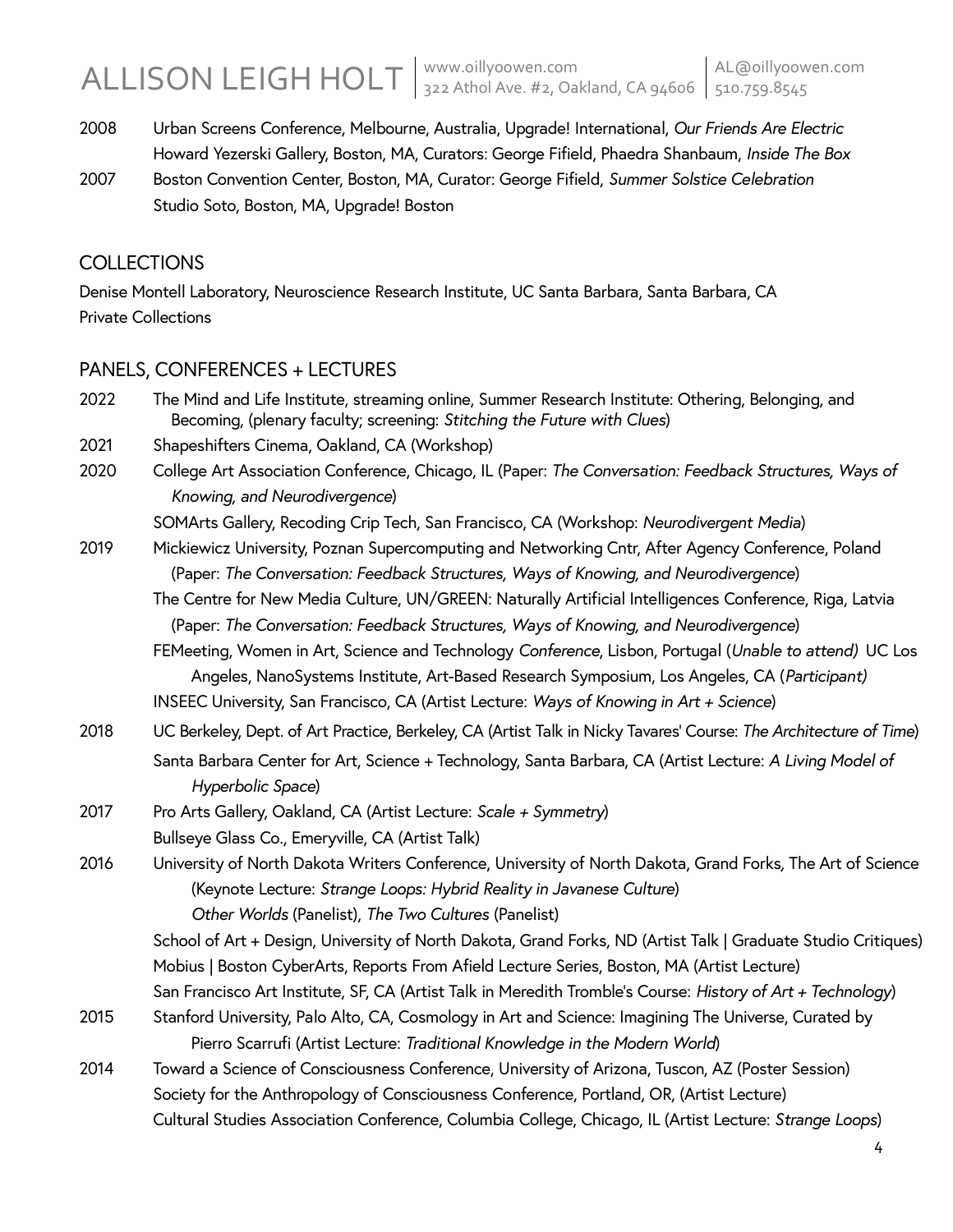- 2013 LASER SciArt Talks, University of San Francisco, CA, Curator: Pierro Scarrufi (Artist Lecture: *Strange Loops*) Columbia College, Cultural Studies Association Conference, Chicago, IL (Artist Lecture)
- 2012 UC Santa Barbara, College of Creative Studies, Santa Barbara, CA (Artist Talk in Jatila Vanderveen's Course: *Symmetry + Aesthetics in Contemporary Physics*)
- 2011 Yogyakarta International Media Art Festival, Video Vortex Conference | Institute of Network Cultures Yogyakarta, Indonesia (Curated by Veronika Kusumaryai, David Teh) (Artist Talk, Panel Discussion)
- 2010-11 Yogyakarta Intl Media Art Festival, *cellsFEMALE: Women In New Media,* Yogyakarta, Indonesia, Curator: Irine Agrivine (Artist Talk)
- 2010 Cemeti Institute for Art + Society, Yogyakarta, Indonesia (Artist Talk: *The Beginning Was The End*) Institut Seni Indonesia, Surakarta, Indonesia (Artist Talk) North Carolina School of Science + Mathematics, Durham, NC (Artist Talk) Boston Jung Institute, Newton, MA (Artist Lecture: *Anamnesis*)
- 2003 Louise Bourgeois' Sunday Salon, New York, NY (Artist Presentation)

## PUBLISHED WRITING + INTERVIEWS

- 2022 *"Stitching the Future with Clues",* Theater Magazine, Published by Yale School of Drama | Duke University Press. Special Issue 52.2 on Disabilities and Access, Associate Ed. Madeline Charne Critical Inquiry | University of Chicago Press, Vol. 48, No. 2, Ed. Henry Scotch Panorama Journal of the Association of Historians of American Art | University of Minnesota Libraries Publishing, Special Issue 8.1 on Disability/CripArt, Ed.s Ann M. Fox, Jessica Cooley
- 2019 "The Conversation: Feedback Structures, Ways of Knowing, and Neurodivergence", PUBLIC Journal Issue 59
- Interspecies Communication, Ed.s Meredith Tromble, Patricia Olynyik
- 2017 Arts In Review: Allison Leigh Holt in conversation with Gregory Scharpen, KALX, UC Berkeley. 07.13.2017 Film Close Ups: Artists from Fired! 100 Days Action at Shapeshifters Cinema, in conversation with Gregory Scharpen, KALX, UC Berkeley. 02.12.2017
- 2010 *"Rasa Baru Kosmologi Jawa (A New Sense of Javanese Cosmology)",* Interview by Alia Swastika, Koran Tempo, Indonesia, 08.24.2010

*"Full, Bright Future"*, Interview by Mike Randsell, Folio Magazine, Spring Issue, 2010

# ARTICLES + REVIEWS

*Sculpture Magazine,* "Allison Leigh Holt: The Beginning Was The End - New Work", Jane Ingram Allen, 04.2018 *The High Plains Reader, "Science! The UND Writers Conference Explores the Edges of Space, Time, + Our Minds"*, Allee Mead, Vol.22, p.12, 03.31.2016

*Zero1 Art + Technology Network Blog,* "(e)MERGE, The Zero1 Street Festival", Sarah Beth Nesbit, 07.17.2012

*Asterisk Magazine,* "San Francisco's 20 Best Artists + Designers", Dorothy Santos, 07.2012

*An Emphatic Umph*,"Transparency In Hyperbolic Space", Daniel Coffeen, PhD, 09.15.2012

- *Institute of Network Cultures - Video Vortex #7,* "Video Voyage: Artists' Presentations + Video Art from The Philippines", Veronika Kusumaryati, PhD, 08.16.2011
- *World Religions Educator's Network Magazine,* "Strange Loops and Back", Alison Blaine, PhD, 01.01.2011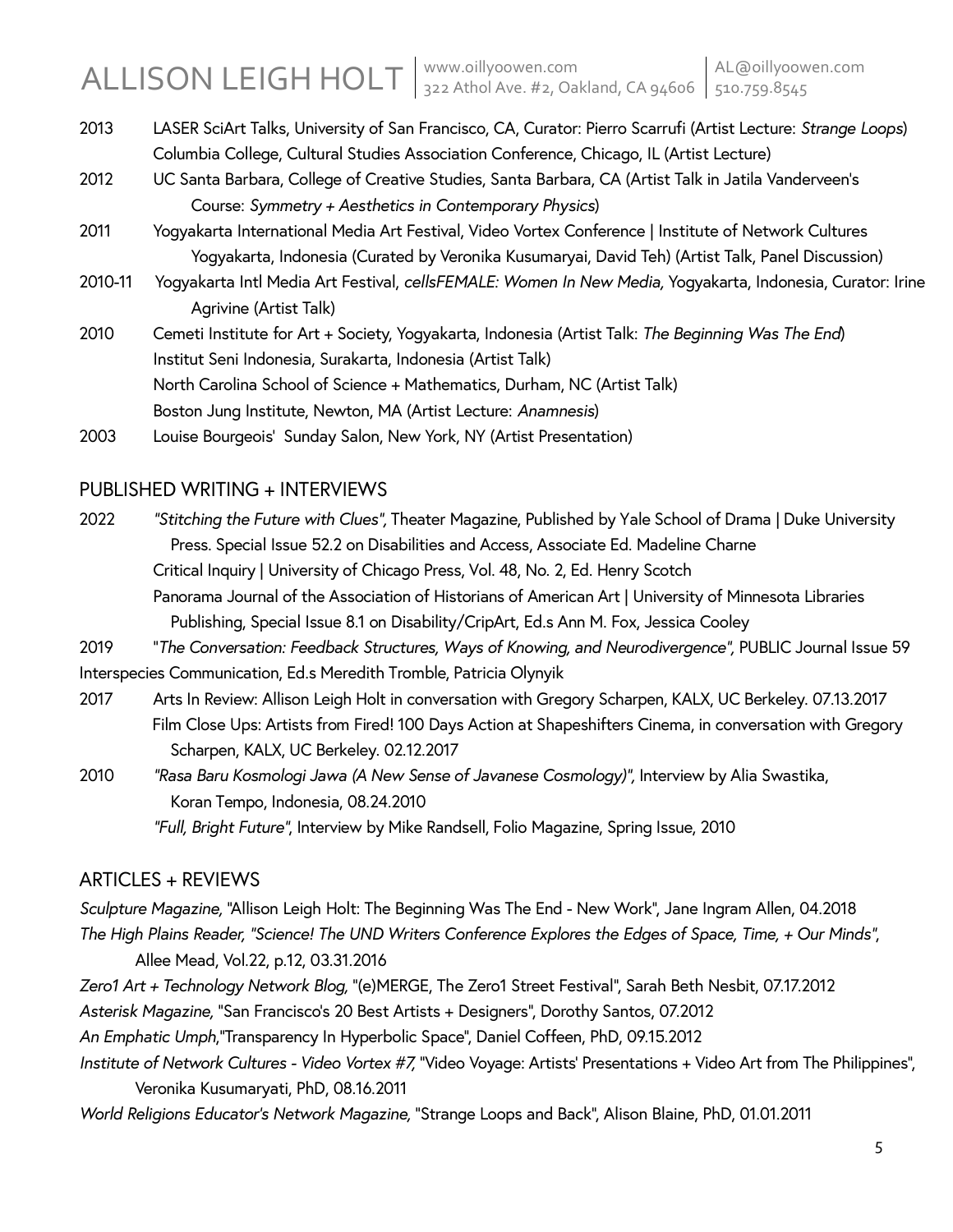*Tribun Jogja,* "Video Voretx #7: Indonesia Yang Pertama (Indonesia First)", Wimo Ambala Bayang, 07.24.2011 *Kedualatan Rakyat,* "Pameran Awal Adalah Akhir: Berpijak Konsep 'Sedulur Papat Lima Pancer" (The Beginning Was The End: Concept Grounded in the Five Siblings and Four Directions'", HM Samawi , 08.18.2010 *Koran Tempo,* "Upaya Memahami Awal Dan Akhir (Deconstructing 'The Beginning Was The End')", Raihul Fadjri, 08.16.2010

*Jogja Express,* "Metafisika Jawa ala Seniman Amerika (Javanese Metaphysics by An American Artist)", Jibi. 08.16.2010 *Batam Event,* "Pameran Supernatural Jawa ala Orang Amerika (An American's Exhibition on Supernatural Java)",

Joko Widiyarso, 08.16.2010

*Sastra Dio,* "Video Installation at Cemeti Art House", Ivan Kavalera, 08.16.2010

*Radar Jogja,* "Seniman Amerika Gelar Pameran Metaphysica Jawa (An Esteemed American Artist's Exhibition on Javanese Metaphysics)", Arfiana Khairunnisa, 08.15.2010

*Jawa Pos,* "Ala Metaphysics Seniman Amerika (Metaphysics by an American Artist)", Isa, 08.14.2010 *Kompas,* "Allison Pamerkan Dimensi Lain Jawa (Allison's Exhibiton on Javanese Alternate Dimensions)", 08.13.2010 *Jogja News,* "Pameran The Beginning Was The End, Memindahkan Metafisika Jawa Pada Karya Seni (TBWTE, Avancing Javanese Metaphysics Through Art)", Joe. 08.13.2010

*The Boston Globe,* "Magic Box", Review: Inside the Box at Howard Yezerski Gallery, Cate McQuaid, 01.17.2008 *Big Red + Shiny,* "Inside The Box @ Howard Yezerski Gallery", Issue #75, James Nadeau, 01.14.2008

## PROFESSIONAL SERVICE (select)

| 2014-17 | Vice President, Board of Directors, San Francisco Cinematheque, San Francisco, CA                           |
|---------|-------------------------------------------------------------------------------------------------------------|
| 2016    | Juror, Djerassi Artist Residency Program, Woodside, CA                                                      |
|         | Cultural Incubator, Fall Cohort, Gray Area Art + Technology, San Francisco, CA                              |
| 2014    | Founding Member/Producer: Optic Flare, San Francisco, CA                                                    |
|         | Curator, World Water Day Symposium, Water Wheel, Streaming Worldwide                                        |
| 2013    | Nominator, Djerassi   Leonardo ISAST, Scientific Delirium Madness Residency (Inaugural), Woodside, CA       |
| 2011    | Studio Manager   Artist Assistant, Snibbe Interactive   Scott Snibbe Studio, SF, CA                         |
| 2009-10 | Field Researcher   Developer, Java, Indonesia, for UC Santa Barbara Professor Lisa Jevbratt's Project       |
|         | Zoomorph (Supported by Creative Capital)                                                                    |
| 2009    | Creator   Producer, Pusat Kegiatan Belajar Masyarakat, <i>Bulan Sura Festifal Lampion</i> , Java, Indonesia |
| 2007-09 | Preparator, Santa Barbara Arts Commission, Santa Barbara, CA                                                |
|         | Preparator, Santa Barbara Museum of Art, Santa Barbara, CA                                                  |
| 2007    | Technical Assistant, LACE, Resonant Forms Festival, Laetita Sonami + Sue Constable, Los Angeles, CA         |
|         | Curator: Mark Hosler   Negativland, Exhibitions Dept., Massachusetts College of Art, Boston, MA             |
| 1993-98 | Special Projects Coordinator, Projectionist, Historian, Media Arts Intern Olympia Film Society +            |
|         | Olympia Film Ranch, Olympia, WA                                                                             |
| 1997    | Founding Member, VERA Women's Art Collective, Olympia, WA                                                   |